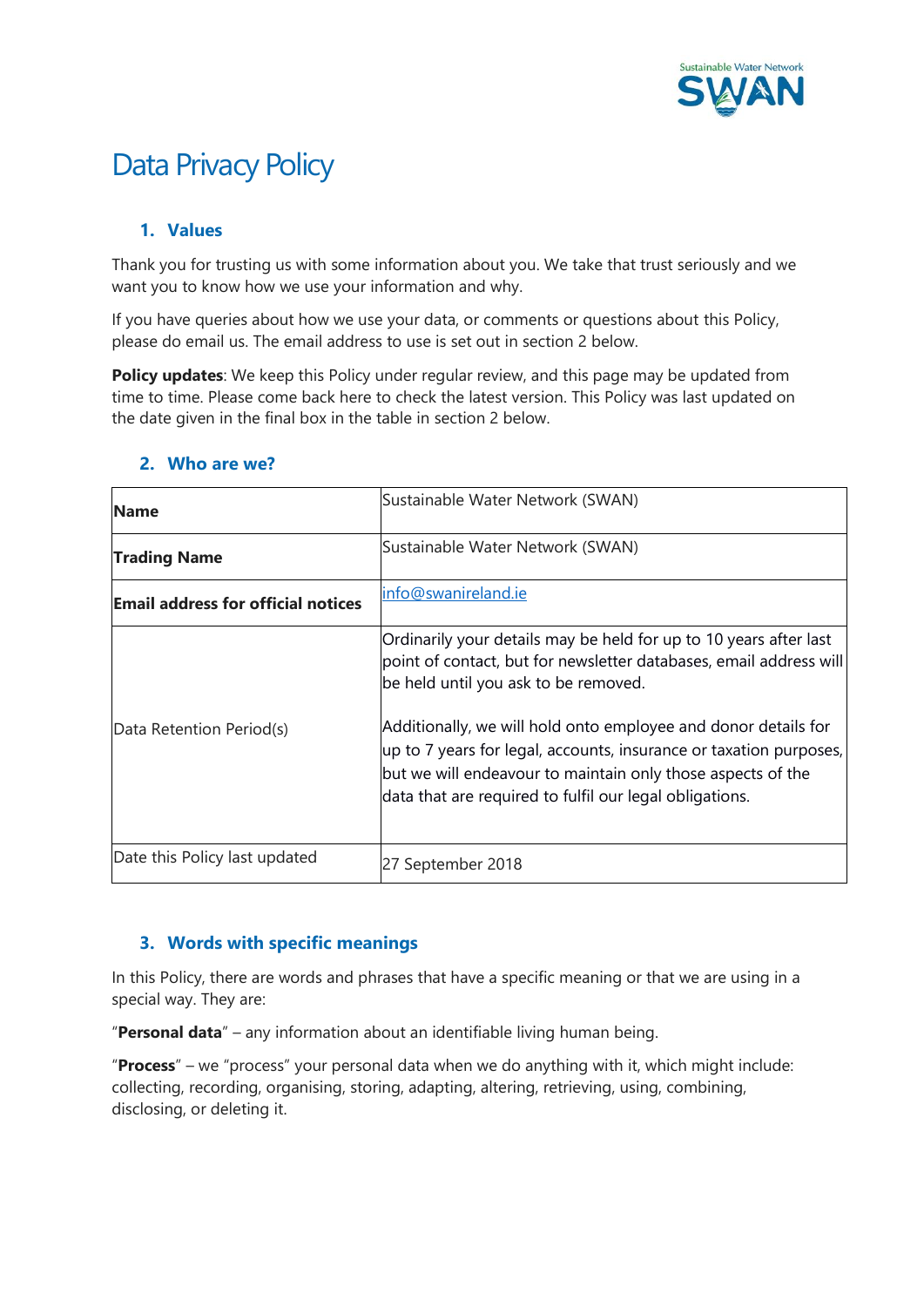

"**Special category data**" – personal data revealing racial or ethnic origin, political opinions, religious or philosophical beliefs, trade union membership, sex life or sexual orientation, health, genetic or bio metric data.

"**Data subject**" - is any person whose personal data is being collected, held or processed.

## **4. What this policy describes**

This policy describes how we will collect and use personal data about you.

We process information in relation to:

"General enquiries" – Any individual or group who contacts us for a specific purpose;

"Newsletter Subscribers" – individuals who sign up to receive our newsletter or calls to actions.

"Member organisations" – who are members of the SWAN network.

## **5. What information do we process, and WHY?**

#### *a. General enquiries*

Most of the information we process comes from you. We process it so we can reply to you, and when you contact us again we know what you asked before, what you were sent, and what you told us.

We collect names, organisations, emails, websites, social media and phone details. We also record the means of communication you used and what prompted you to contact us.

If you sign up to a newsletter list, you will be sent what you asked for. We normally operate 'double opt-in' lists and you will need to reconfirm your subscription before anything is sent. You can unsubscribe at any time by clicking the unsubscribe button on any email.

You are not automatically subscribed to any other lists, but may be invited to join an appropriate one.

If we email you individually using our own email system, or respond to an email sent to us at any of our business email addresses, a copy of that email will also be stored.

If you make an enquiry via our website, we will keep details of that enquiry and response for our data retention period (See Section 2, Table, above).

We do not routinely keep special category data (See Section 3 above). To the extent we hold this, it was supplied or made publicly available by you.

#### *b. Newsletter Subscribers*

If you become a newsletter subscriber, we keep your contact details, which includes your name, email address and other information you gave us at the time, stored in a secure data management system. As a newsletter subscriber, we will send you periodic e-newsletters and calls to action. You have the ability to unsubscribe at any time and we will respond by promptly removing you from our e-newsletter mailing list.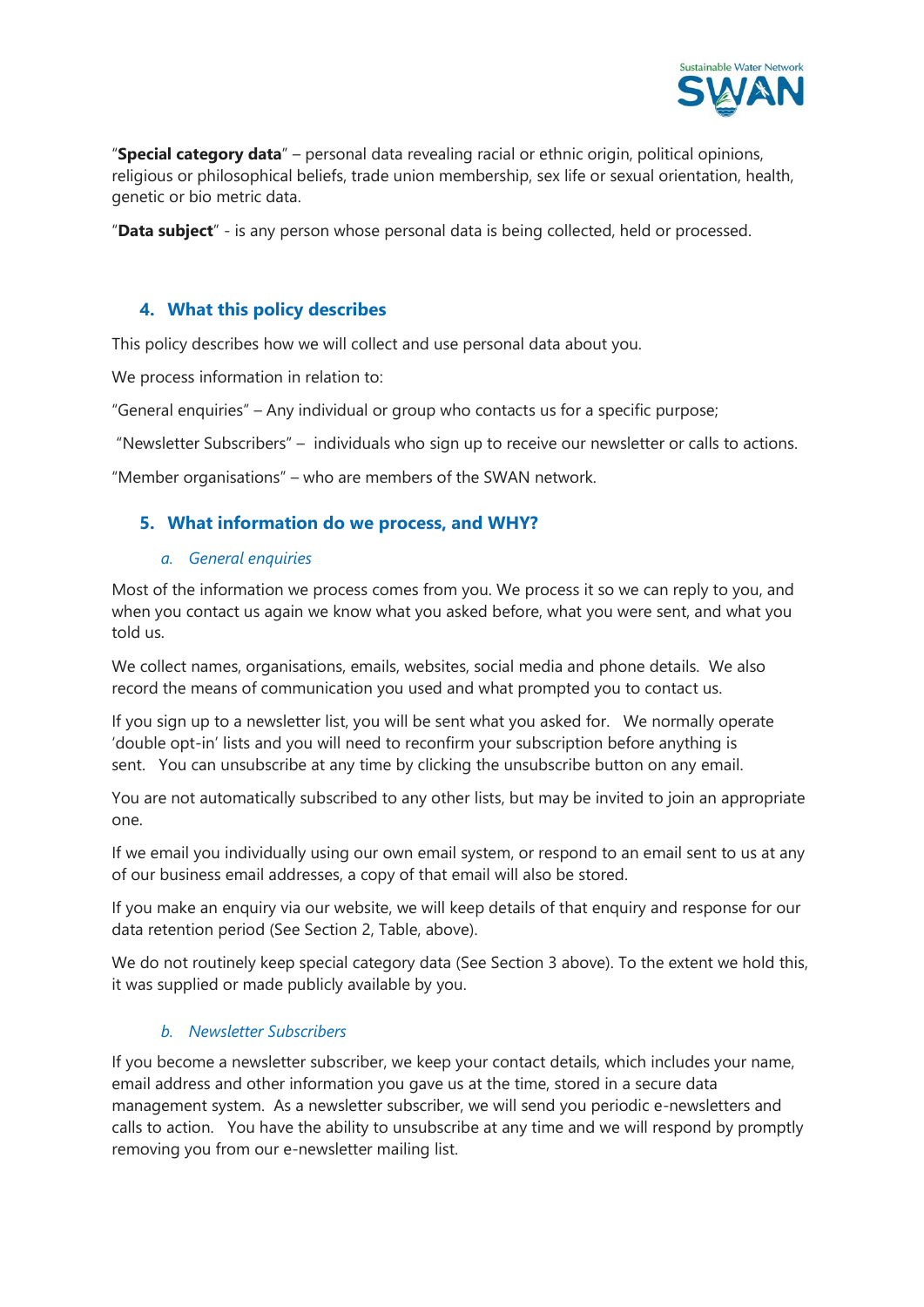

#### *c. Member organisations*

We will make contact with you and your organisation using the contact details you supplied to us and, may also use another communication means which are freely available on your website or social media pages. Apart from these publicly available contacts, we will only make contact with the person and/or persons you have nominated as your organisation's representative.

We will contact you on a regular basis to keep you informed of SWAN news and / or other water related topics.

If we email you individually using our own email system, or respond to an email sent to us at any of our business email addresses, a copy of that email will also be stored.

If you make an enquiry via our website, we will keep details of that enquiry and response for our data retention period (See Section 2, Table, above).

We do not routinely keep special category data (See Section 3 above). To the extent we hold this, it was supplied or made publicly available by you.

## **6. Newsletters and automated emails**

We monitor who opens what information in our newsletter lists. We do this, so we can see whether content is popular and generate more of it, or whether it is not read.

Existing subscribers may receive emails about specific issues relating to areas of interest you have already shown interest in. You can unsubscribe from these at any time.

From time to time, we contact individual email newsletter subscribers but it is extremely rare. This would normally be if something odd were going on and we wanted to check you could see and use the content or find out what was causing a problem.

## **7. Data sharing – 3rd parties**

We do not sell or exchange your personal data with organisations who may want to sell you something or use your data for research or other purposes.

#### *a. Platforms*

We keep a list of the software platforms we use to run our business.

#### *b. People*

We have an outsourced support team for our own business which may include virtual assistants, web designers, IT support, sales and marketing, accounting and more. They have access to your data where they need it to provide the essential service.

For example, if we invoice you, our accountant needs to process the information in the invoice.

Your information/advice is held in the strictest confidence. Our team are all contracted to strict confidentiality clauses.

## **8. Where is your data located?**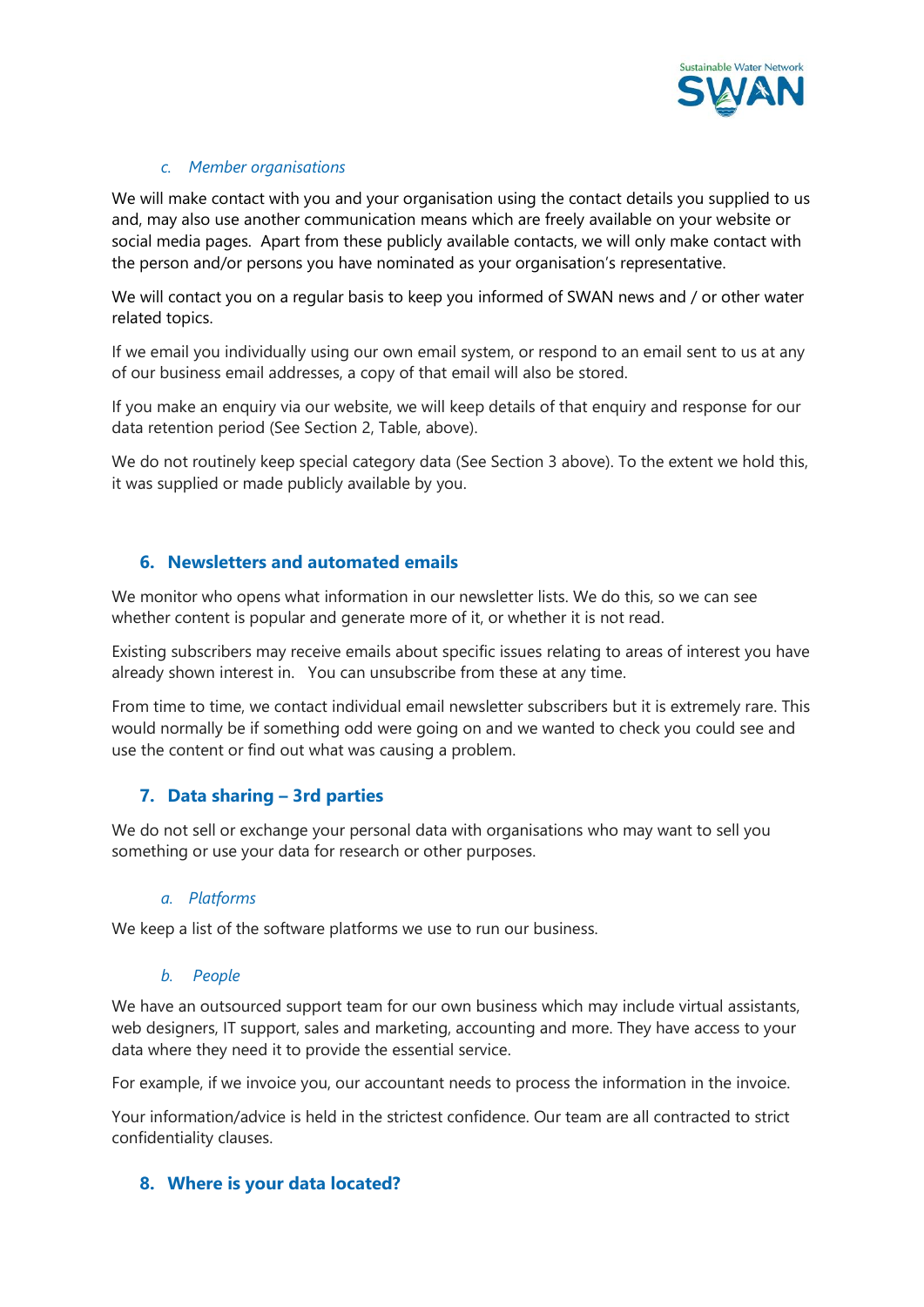

Like most small organisations, we do not have any tailor-made software; we use mainstream packages for everything from our subscriber records, to email, to accounting.

This means that some of your data may be held in the EEA, and some may be held in services in the USA (with suitable data privacy shields) or elsewhere. We have picked mainstream suppliers with appropriate security standards.

# **9. Retention periods**

Your information will be kept for the length of time set out in our retention period (see section 2, Table, above).

We need to keep data subjects' (See Section 3 above) information long enough to satisfy Irish Revenue and our insurers.

If you subscribed to a newsletter or updates list, you will remain on the list(s) you joined until you unsubscribe from that list.

# **10.Your rights**

You have the right to know what information we are collecting on you, and to amend it if it is inaccurate.

If you feel for some reason we have information we should not be keeping, or it is out of date or otherwise wrong, please let us know and we will take appropriate action.

If you want to know what information we have about you (if any) email us at the email address set out above and give us your name, email address(es) and, according to our data subject access policy, we will happily do a search and let you know what information we hold on you and how we are using it/have used it.

You have a "right to be forgotten" – but that does have some legal limits to it. If you want us to remove information about you, let us know. If you have been a subscriber, we may not be able to remove all data as we will have to ensure that we can continue to comply with legal, accounting, taxation and our insurer's requirements.

# **11.Complaints**

If you have a complaint about the way we are handling your information or how we have responded to a request for information or removal, you can take this up in the first instance by emailing us at the email address set out above.

If we can't sort it out, the relevant supervisory authority for us is The Office of the Data Protection Commissioner. You can contact them [here.](https://www.dataprotection.ie/docs/Home/4.htm)

## **12.Cookies**

As is common practice with almost all professional websites this site uses cookies, which are tiny files that are downloaded to your computer, to improve your experience. This section describes what information they gather, how we use it and why we sometimes need to store these cookies. We will also share how you can prevent these cookies from being stored however this may downgrade or 'break' certain elements of the sites functionality